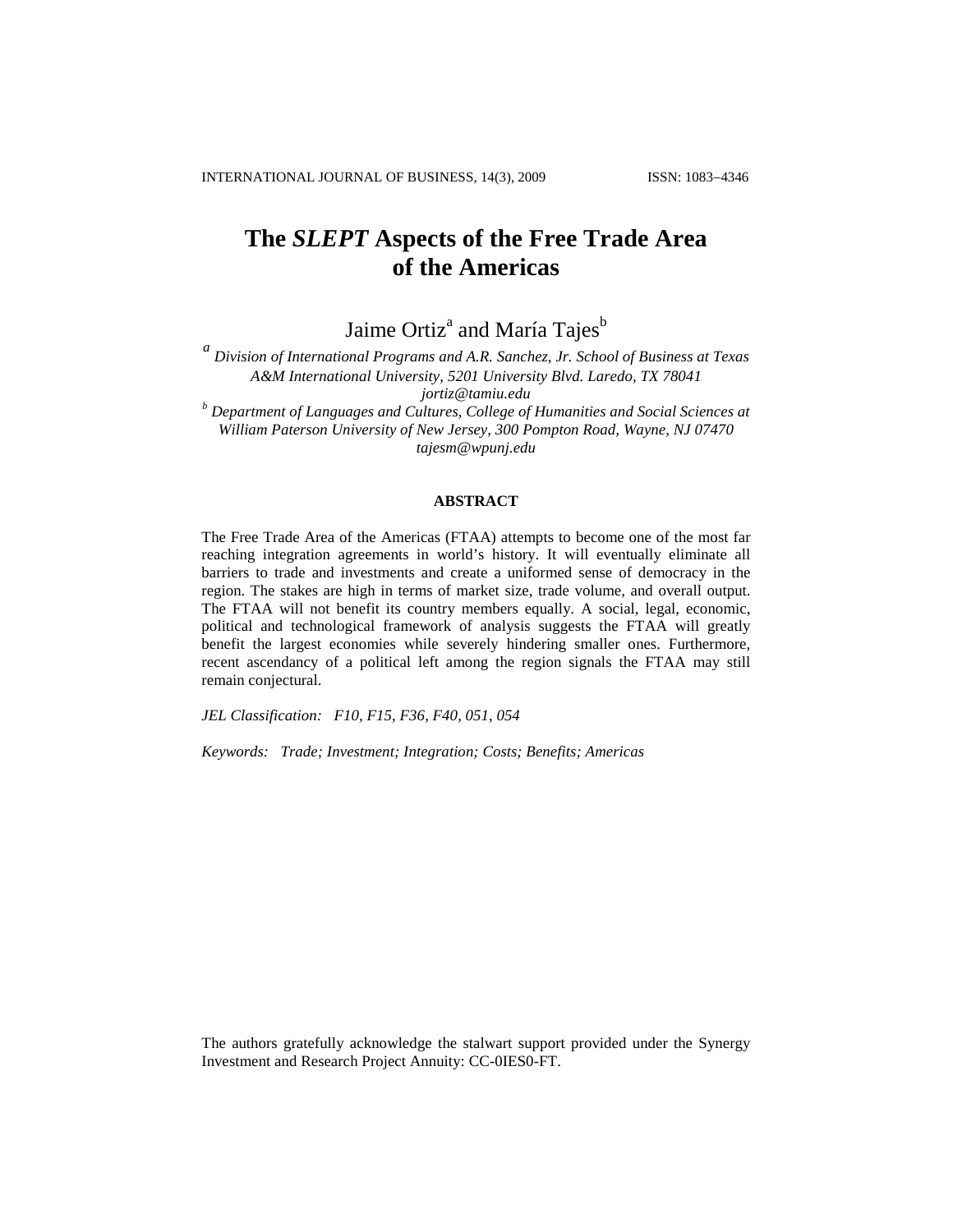# **I. INTRODUCTION**

The Free Trade Area of the Americas (FTAA) was originally born in 1994 at the Summit of the Americas in Miami to embrace all countries from Canada to Chile, with the exception of Cuba, into a single free trade area. Ever since, its negotiation process has gone on and off triggering passionate reactions across distinctive business, policymaking, and societal circles. A perspective from McKinney (2004) suggests the FTAA was intended to be the world greatest undertaking to provide job opportunities, contribute to education, deliver health services and, ultimately, empower freedom and democracy. Acquiring them all would depend on the ability and willingness of its countries to work together for a common goal. However, Jiang (2004) claims that people in FTAA countries have not motivated themselves to advance like European Union countries did before engaging into agreements of this caliber. Headed for few opportunities and rampant corruption, those countries were indeed able to strengthen their economies and become far more transparent.

The proposition of uniting all the economies of the Western Hemisphere came from the United States as a strategic priority and has evolved into a highly controversial regional integration initiative. Representatives from 34 democratic nations pledged on creating the FTAA and complete negotiations toward this agreement by 2005 (Salazar-Xirinachs and Maryse, 2004). Initially, working groups were established between 1994 and 1998 to identify issues within each territory as well as providing possible approaches. Position papers on "action items" ranging from market access through health services to dispute settlement and antidumping policies followed suit. Concurrently, policy-makers reflected also on the need countries had to form special committees to focus on crosscutting themes such as smaller economies, electronic commerce, and participation of civil society (Rivas-Campo and Tiago Juk Benke, 2003).

According to the Inter-American Development Bank (2007), openness to trade in the region has reached massive proportions. It actually has more than doubled in the past ten years. Imports have risen from 10 to 20 percent of their GDP and average tariff rates have dropped from 40 to less than 10 percent. As a result, regional trade has grown faster than world average in the last decade. Hester (2002) contends these efforts mean little compared to the opportunities available if these economies were to unite with the rest of the Western Hemisphere. Along these lines, Friedman (2007) staunchly argues that countries cannot become economically interdependent without the support of one another since trade and investment constitute the "backbone" of their overall existence. There are, however, lukewarm examples of trade coalitions such as the Central American Common Market established in 1960, the Southern Common Market signed in 1991, and the Andean Community initiated in 1997 which have all failed to show a consistent string of success stories over time.

Furthermore, FTAA negotiations have basically stalled since 2003 due to a rising ideological opposition at national and hemispheric levels for outlining a process that would redefine multilateralism. Lately, countries like Bolivia, Ecuador, and Venezuela have made clear that conditions for establishing the FTAA are not simply there and have rather pursued their own alternative regional schemes. Others which include Argentina, Brazil, and Chile have entertained themselves in more conventional strategic bilateral deals until the World Trade Organization (WTO) completes its round of negotiations. Hence, the broader debate on regional integration requires advancing a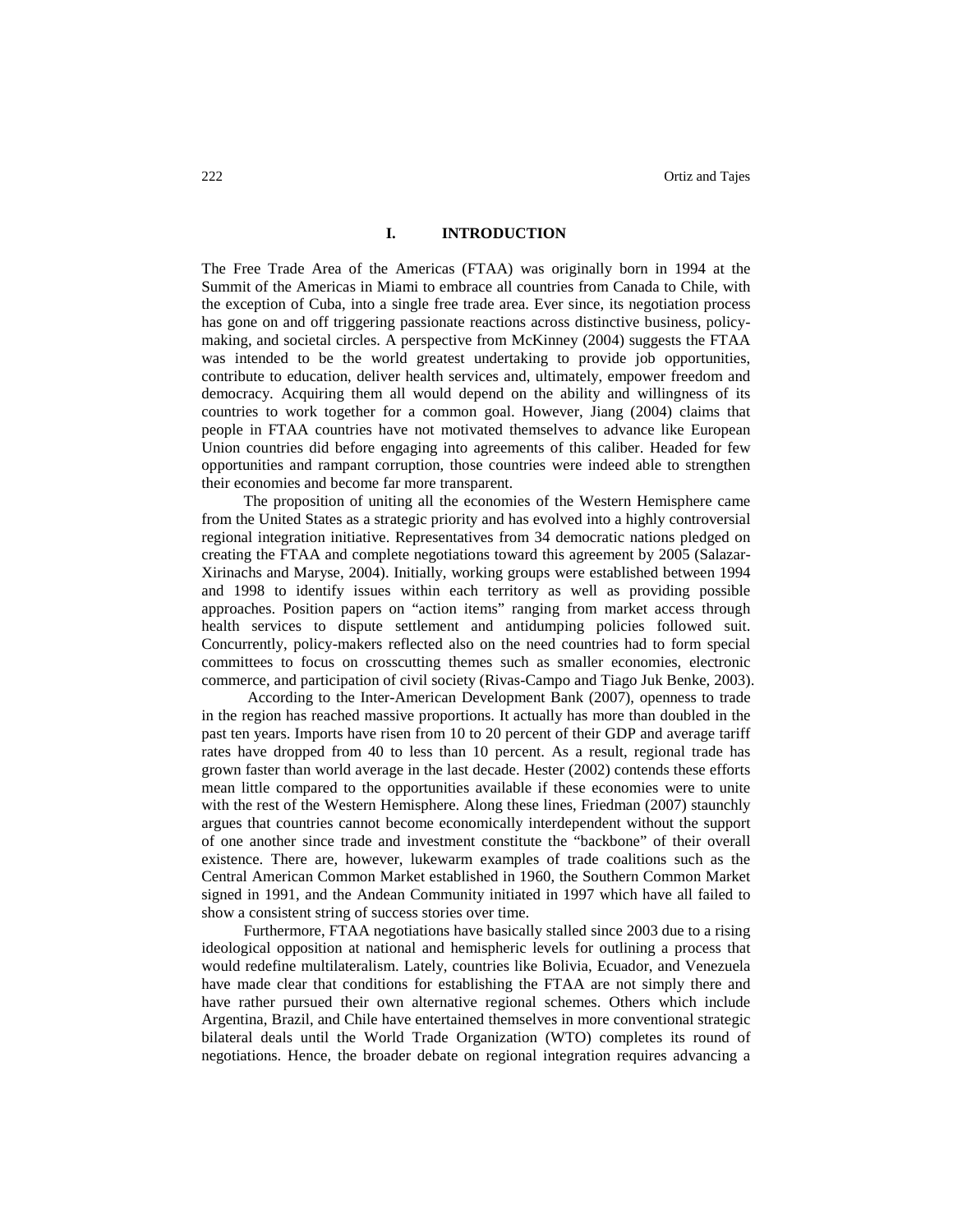more holistic approach to contextualize the significance of the FTAA in a multidimensional fashion.

This study outlines an alternative analytical framework to understand the complex dynamics that intervene in the emergence, critique, and outcome of the FTAA. Rather than merely reporting its current state, it claims that social, legal, economic, political, and technological (SLEPT) conditions are necessary examination tools to either endorse or reject an integration process using the Americas as an example. These conditions ought to be taken seriously as they not only reshape the overall orientation of the FTAA agenda but also the criticisms for regional cohesiveness generated among various interest groups. Such an exercise helps to redefine the options for constructing a trade and integration agreement stirring the lesser amount of controversy. The SLEPT framework is used to underscore the scope and coverage of the FTAA under the expectation that negotiation talks will likely resume. This study is organized as following: the first section presents the SLEPT environment and the interdependence of each condition; the following section describes each of these conditions in light of the FTAA; lastly, it concludes with the vital benefits and costs of the FTAA.

## **II. THE SLEPT FRAMEWORK**

The globalization process is generally understood as the flow of information, expertise, resources, and technology leading to the integration of economies and societies around the world. Stiglitz (2003) identifies the main drivers of the globalization process as advances in communication and information processing along with lower trade and investment barriers that, in turn, translate into increased efficiency and competition. Basically, each one of these activities shows how a changing international environment transforms the appreciation of diversity. The SLEPT conditions in the Americas offer as many similarities as divergences influencing the FTAA. The framework offered in Figure 1 assumes each one of the SLEPT conditions is equally important, highly dependent on each other, and mutually reinforcing within the regional integration environment.

In the context of a preferential regional integration agreement, the FTAA must accurately capture the main elements within each SLEPT condition in every country. Failure to identify those elements will distort the intended purpose of maximizing welfare to its people. The idea is that countries can synergistically reach across and beyond the SLEPT conditions in a way that both similarities and divergences can be understood by acknowledging and appreciating cooperation among nations. In view of this, a cost-effective way of achieving a regional commitment would be offering countries with opportunities to enhance the understanding of their integration environment beyond mere bilateral agreements or self-indulgent sub-regional approaches. The FTAA may become a complex and interdependent endeavor capable to involve a dispersed network of countries and institutions. Such an interrelation compels FTAA countries to carefully scrutinize their SLEPT conditions and incorporate them in their analysis.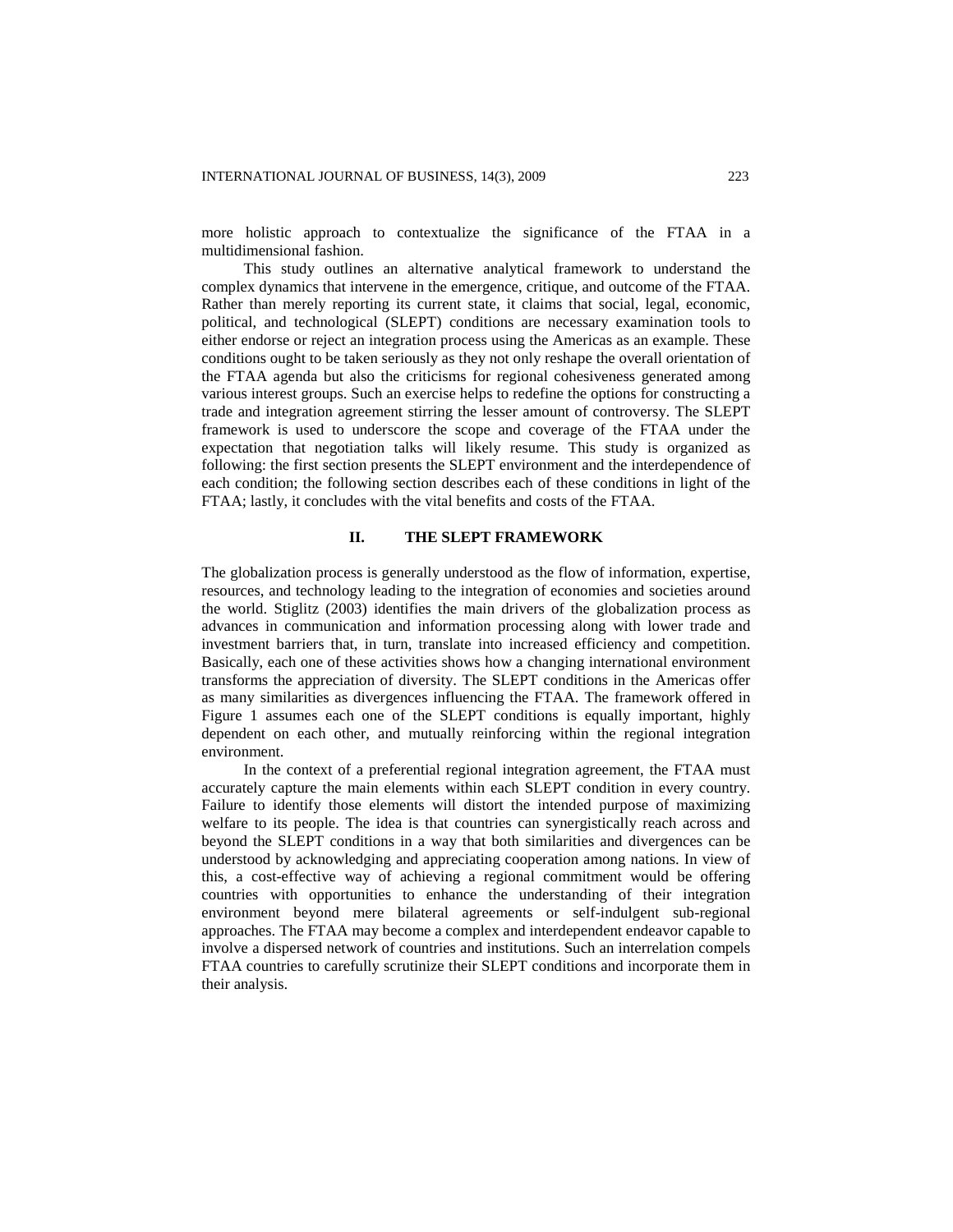

**Figure 1** The SLEPT integration environment

# **III. SOCIAL ASPECTS**

The FTAA intends allow countries to become highly integrated geocentric areas, eager to open their borders to individuals and ideas from cultures other than their own. It has a responsibility to eliminate ethnocentrism by making significant contributions in terms of intercultural sensitivity. The FTAA comprises a diverse structure that follows different cultures, languages, and beliefs. Integration across the FTAA will have a major impact on population's living conditions. Martinez et al (2005) suggest that each country's idiosyncrasies need to be considered when applying social programs. For instance, values, norms, and other practices that unite a country provide positive attitudes towards democracy and roles for men and women. Latin American and the Caribbean cultures consist of a mix of internal and external differences in terms of centuries of traditions and history. Therefore, an important challenge for the FTAA is the establishment of development initiatives to ease cultural assimilation.

FTAA countries focus on conserving and promoting their cultural differences at the time they highlight common values through programs designed to increase understanding among people. Cultural integration enriches the cultural heritage through the exchange of ideas, knowledge, and experience. The Canadian Parliament (2004) goes onto say that FTAA countries ought to preserve and enhance their culture given the essential role that cultural assets play in the life of individuals. Awareness of the work ethics and moral codes involved in the success of developed countries may help them to adopt this model. In the words of Maniam (2005), the opportunities are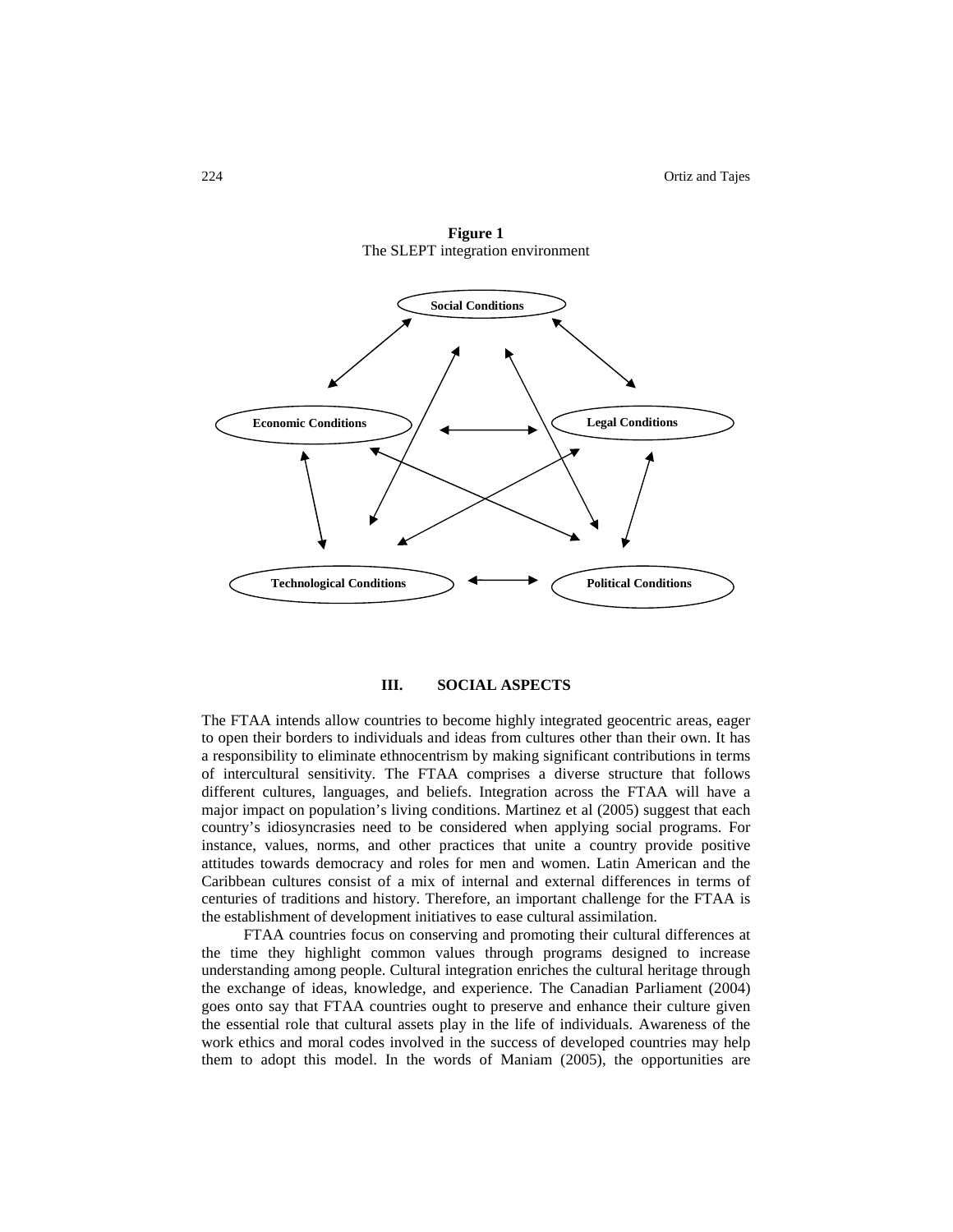immense if the youth is educated to eliminate stereotypes and prejudice to stimulate the acquisition of knowledge. This could benefit a viable larger geopolitical middle class who, in turn, would embrace democracy. Iglesias (2005) notes that governments must keep in mind that the FTAA ultimate objective is to improve living standards and quality of life. Building skill capacity and respecting cultural diversity among countries are opportunities that will help them to ensure a more prosperous community.

Important elements within the social aspect for the FTAA include linguistic diversity. Frechette (2004) reports approximately 1,000 languages spoken within the Western Hemisphere which represent 15 percent of all 6,700 living languages in the world. Currently, Maya, Yuki, Mura, Katukinam, and Yanomam are a few of these varieties. Spanish is the official language in 18 FTAA countries. English is the second largest spoken language in 14 of them while a handful of other countries have Portuguese, French, Creole, Dutch, and Guaraní as their official languages. If population is divided into language groups, approximately 40 percent of the population speaks Spanish, 38 percent speaks English, 20 percent speaks Portuguese, and almost 2 percent speaks French. Nonetheless, English is becoming universally recognized and can be complemented with Spanish as bilingualism becomes mandatory throughout since elementary education.

In Riley's words (2004) another fundamental vision of the FTAA is human dignity. This vision is rooted in the belief that people are carriers of their own dignity and human rights. It is governments' responsibility to guard and support human rights of all citizens equally. Hence, FTAA nations must mind values such as support of the common good of society, contribution to social justice, and respect for the role people give to religion. Christianity is the largest religion in the Americas involving about 97 percent of the population. Roman Catholic is the branch within Christianity with the largest number of adherents followed by lesser practiced branches such as Anglican, Evangelical, Jehovah's Witnesses, and Protestants. The remaining 3 percent involves religions such as Judaism, Hinduism, Islam, and Buddhism as well as other spiritual indigenous rituals and cults.

There is a high disparity of literacy levels across FTAA countries. The ability to read, write, and comprehend information by individuals 15 years of age and older is the lowest in Haiti, St. Lucia, and Nicaragua with 53, 67, and 68 percent, respectively. Common elements that explain those low literacy levels are high birth and infant mortality rates. In contrast, the highest literacy levels are present in Canada, United States, and Uruguay with 98 percent that is consistent with low population growth and high life expectancies. Not for other reason, Salazar-Xirinachs (1999) stresses that FTAA countries must maintain the ability to enhance their educational assets with proactive investment programs on education and credits for specific schooling infrastructures.

Policy makers identify many possible areas of improvements associated with the FTAA. Yet, relations among FTAA nations have weakened at an alarming rate. It is in their best interest to have neighbors that are socially stable and united by common values. Aldonas (2004) acknowledges that success of the FTAA will depend on how differences on cultural dimensions such as individualism or collectivism are valued. Of particular importance would then be reducing differences in social strata within and among nations and among races. From a gender perspective, governments ought to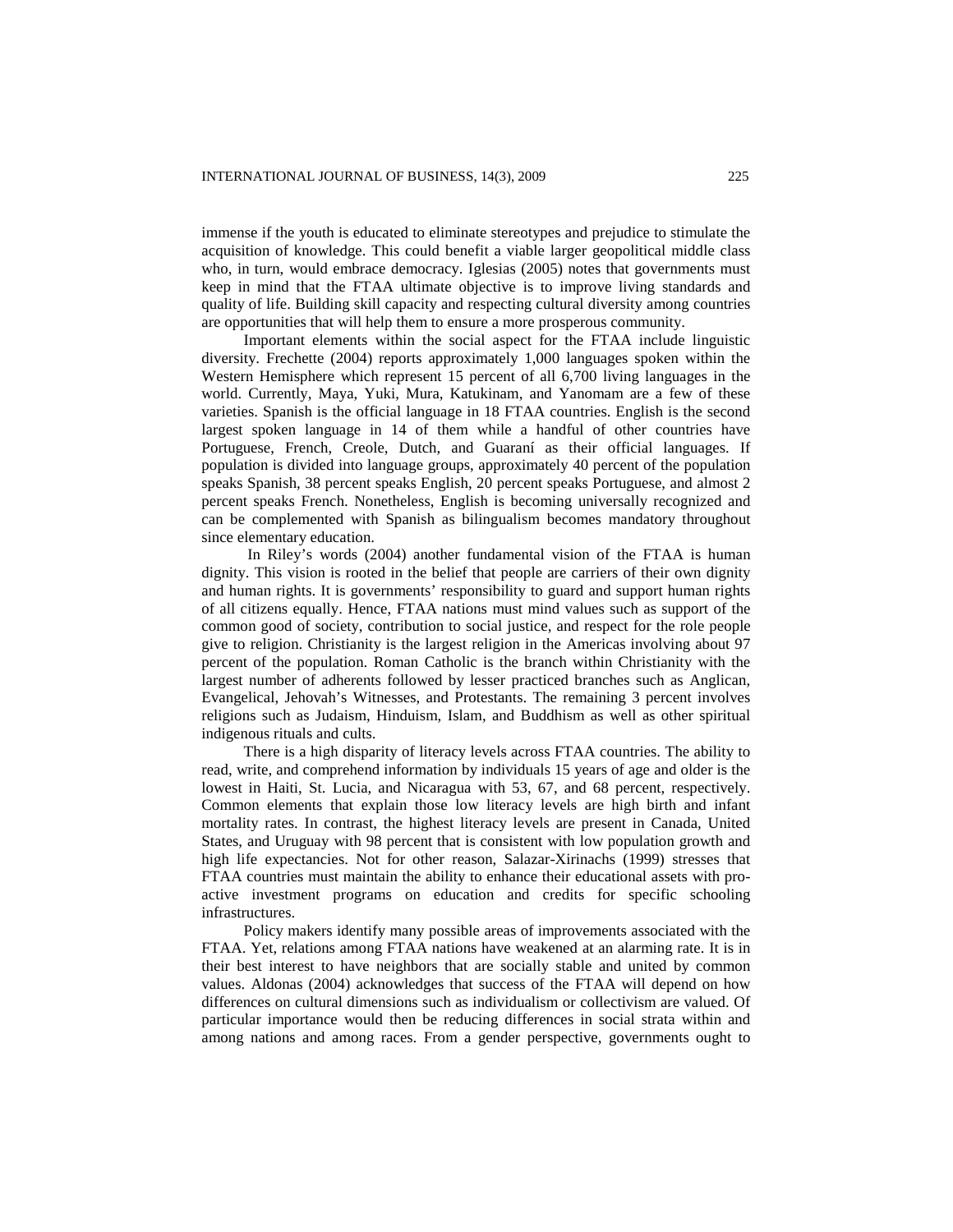provide mechanisms for creating high quality jobs, skills restructuring training programs, and incentives for job creation especially for women.

## **IV. LEGAL ASPECTS**

The legal framework sets the boundaries in terms of contracts, investments, and corporate laws. National, regional, multilateral, and international laws are constantly invoked to settle disputes ranging from labor practices to marketing regulations or foreign direct investment. Litigation becomes unavoidable in cases when conciliation cannot be reached based either on arbitration or consensual agreement among the parties involved. Current judicial systems around the region involve common, statutory, civil, administrative, and bureaucratic laws. Former colonies of the United Kingdom such as Bahamas, Guyana, Trinidad and Tobago and the United States follow the English common law that is based on the cumulative wisdom of judges' decisions on individual cases through history. Nevertheless, Hammergrinn (2006) highlights that the remaining FTAA nations base their legal systems on a relatively well-detailed listing of what is and is not permissible according to the Spanish law, the Napoleonic code, or other country-specific civil codes. Therefore, a fundamental legal challenge relates to a meaningful interpretation of those codes within the structure of international rules for trade such as dispute settlement, intellectual property rights, nationalization, and binding enforcements.

Hester (2002) notes the FTAA requires participating countries to update their domestic laws on topics such as intellectual property rights. Previously, their legal authorities had agreed on ensuring adequate protection to intellectual property rights. In most Latin American and Caribbean countries, intellectual property is not protected and some of their judicial systems are unable to enforce policies related to these specific rights. In addition, penal laws, lack of police authority engagements, and inadequate judicial procedures pose a major barrier to key regional markets. International protocols that affect competitiveness such as trade related aspects of intellectual property rights have not been enforced effectively.

Businesses have to overcome lengthy and expensive bureaucratic impediments to protect intellectual property. Conversely, governments need to strengthen the capacity of their judicial system to ensure prompt and satisfactory levels of intellectual property rights protection. The FTAA discloses standards for copyrights, trademarks, geographical indications, industrial designs and patents. Unfortunately, the current draft chapter on intellectual property rights carries certain risks for a sustainable intellectual property protection in terms of its range and strength. Hence, Carranza (2004) reflects that FTAA members may unknowingly self-inflict restrictions on national control of intellectual property rights that better address a hegemonic integration agenda pursued by the United States to the detriment of the remaining countries.

Another legal aspect of the FTAA includes nationalization for which the concepts of expropriation and confiscation are both used interchangeably in its last draft. The explanation offered by Jasper (2004) is that already signed bilateral treaties prohibit the expropriation of investments except within the Western Hemisphere and when certain required conditions are met. The requirement is that both expropriations and payment compensation are done in accordance with international law and to the satisfaction of all parties. A general consensus is that government actions that could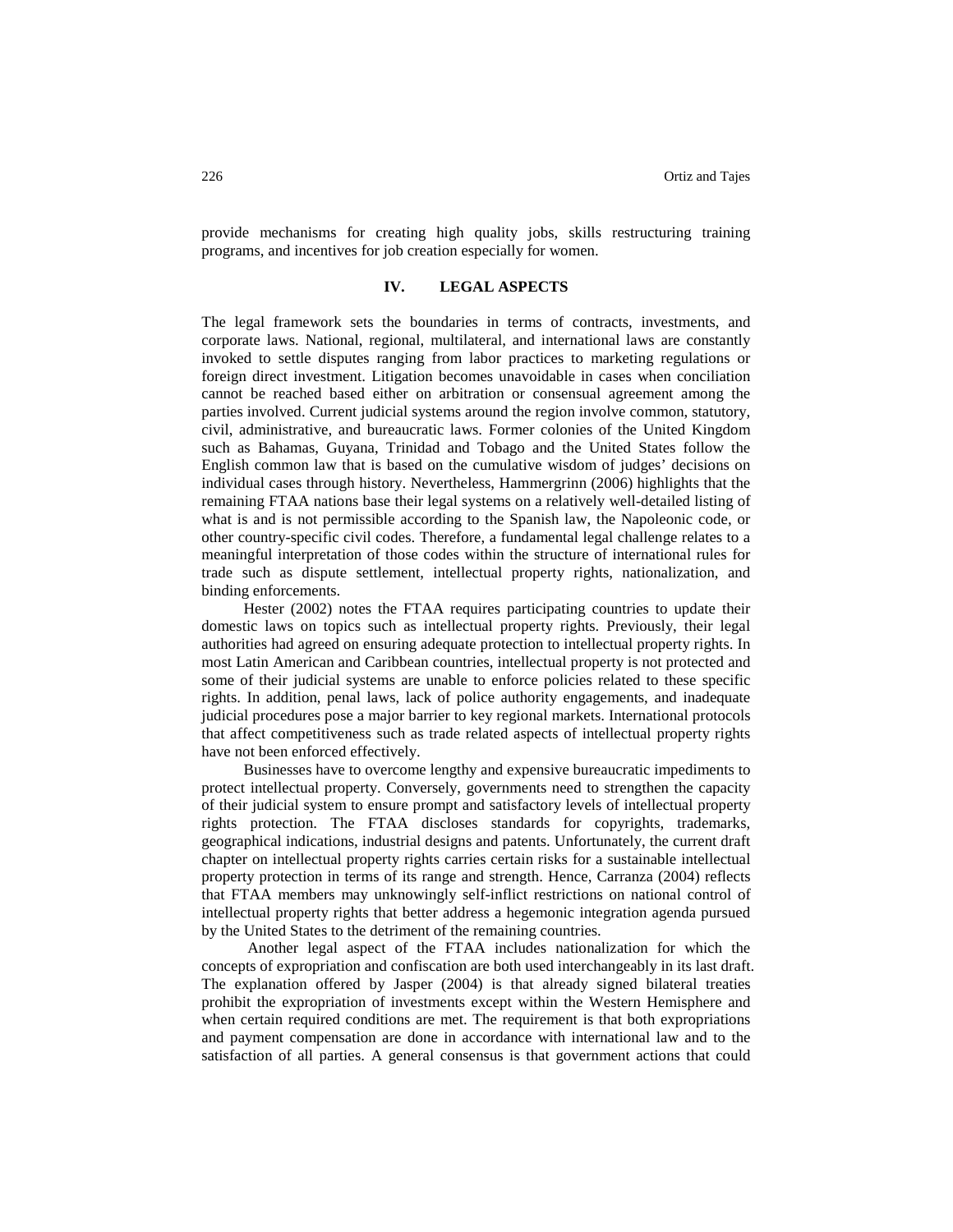disrupt foreign investment can only be taken when there is a proven collective interest not out of personal motivation.

Corruption, in its many forms, still prevails in the region despite numerous denials and oversights. Ortiz (2006) points out that it requires the careful attention of bureaucrats as corruption influences policy decisions and distorts resource allocations. Notwithstanding, legal conditions in most FTAA countries tend to be more convoluted and bureaucratic than those observed in developed nations. Corruption is affecting political institutions in the entire FTAA region to become a liability to governments and legislative institutions. It weakens economic growth and jeopardizes the fundamental needs of underprivileged groups. After going through lame integration processes in the 90s, Latin America and the Caribbean have experienced an increase in corruption. FTAA members are obliged to fight against it within a complete overhauled legal framework and promote the implementation of anticorruption measures. Key approaches advanced by Transparency International (2007) for FTAA countries to prevent corruption include a cadre of policy-makers committed to encourage accountability and exercise prevention and punishment mechanisms against illicit enrichment.

The FTAA does indeed consider enacting regulations, contracting, sanctions, and embargoes. Among them, licensing agreements are one of the most complex and draconian topics being covered. For instance, pharmaceutical multinational companies plan to extend patent monopolies beyond their current twenty-year limit under which countries could license affordable medicines, eliminate their ability to export them, block generic companies' access to test data needed to timely license, and direct drug regulatory authorities to block approval of generic drug versions. Therefore, a fundamental consideration implied by Yergin and Stanislaw (2002) is that FTAA governments have to enforce policies which efficiently extend a safety net for its people through improved legal systems.

#### **V. ECONOMIC ASPECTS**

The FTAA agreement can potentially increase the combined amount of trade and investment flows of its member nations by fourfold. However, Ellner (2006a) contends that allocation of these benefits will be based on the size and stages of economic development countries have. Negotiations are not explicitly recognizing these differences to provide sustainability for all. Top economic players such the United States, Brazil, Canada, and Mexico will determine the success of the FTAA. The economies of Chile, Argentina, Venezuela, and Colombia would lag well behind. Even after having been combined these medium-size economies will not reach benefits marginally similar to any of their larger counterparts. Moreover, growing in a region with reduced tariff rates mean lower production costs but larger exposure to foreign competition. Laggard countries may not recover as tariffs are gradually eliminated. Even after adopting some preferential trading practices and focusing on potentially attractive existing or new markets, those countries will still remain as losers in each industry. In fact, empirical findings by Brown et al (2005) unequivocally suggest that a substantial drop in incomes will occur in less competitive sectors as cheaper imports replace domestic products.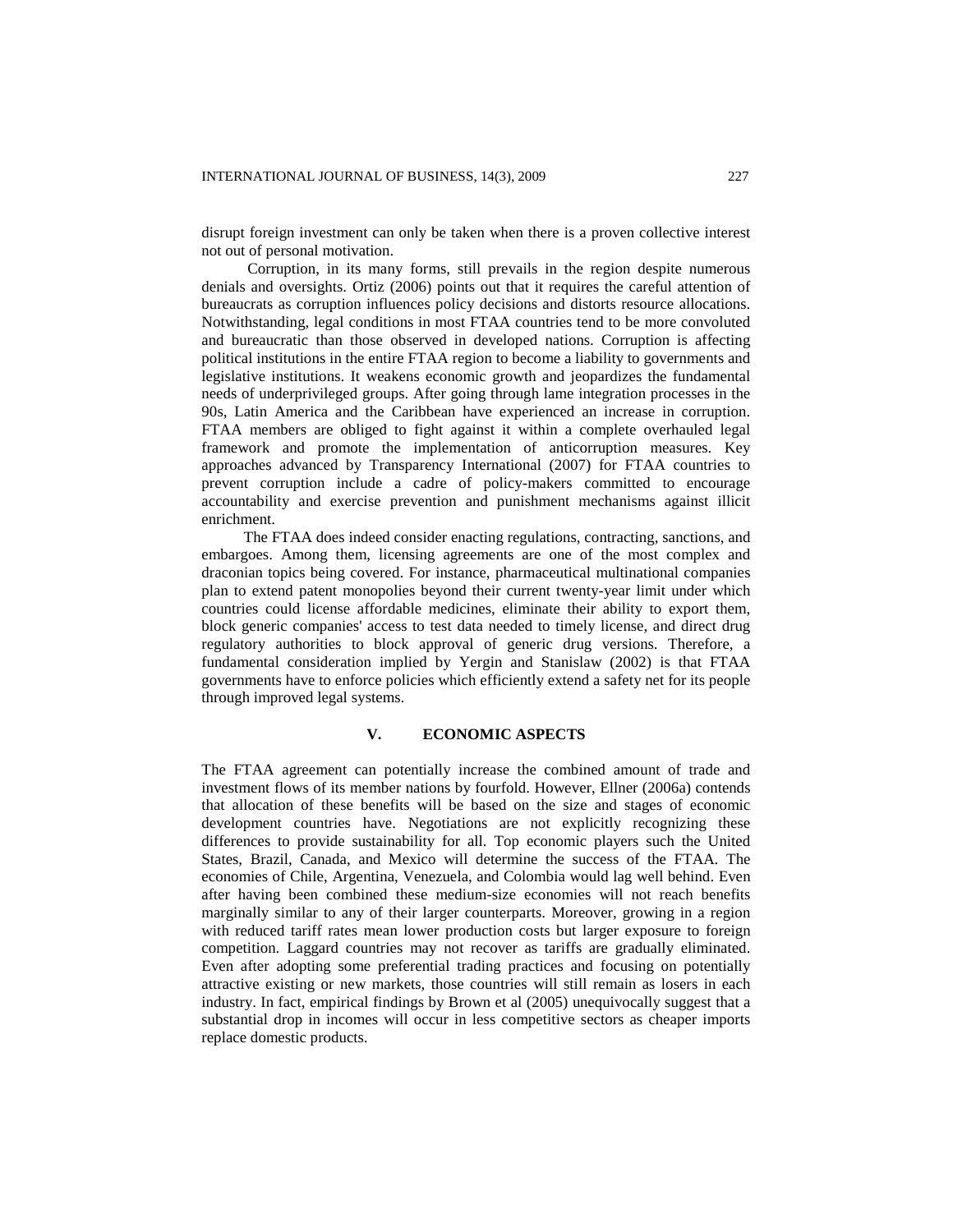The FTAA highlights agriculture as a key economic sector. Hence, it focuses on ensuring food security, increasing agricultural productivity, and maintaining a fair standard of living for the rural poor. Almost every single FTAA nation has a comparative advantage over non-FTAA countries due largely to its abundance and variety of natural resources. Market access is a key for these countries since agricultural products are their main source of revenues. A step towards bettering agricultural trade will influence prices and farmers well-being. Considering many of their export markets suffer of strong price volatility, Jiang (2004) and Ellner (2006b) deem imperative for small nations to phase their participation in the FTAA with protection in certain commodities while absorbing the costs of trade integration. This entails an ingrained cooperation of the United States to make concessions, eliminate agricultural subsidies, and revamp its anti-dumping legislation.

Foreign direct investment is a major source of capital transfer to FTAA nations. Nevertheless, Aldonas (2004) believes that it has contributed very little to improve overall economic conditions. Flows of foreign direct investment during the 1990s were the result of a stronger confidence of international investors in long-term growth. FELABAN (2004) identifies two primary factors influencing this assessment. First, the extraordinary conditions of the US economy and second, the structural reforms and macroeconomic policies implemented throughout FTAA members. Short-term international borrowings are common sources for nations to come out of a financial crisis. Hence, the FTAA needs to establish a framework to promote investment through the creation of an environment that predictable protects foreign investors without adding obstacles to investments from outside the region. Opening up financial markets is needed to ensure maintenance of financially healthy member countries. A move into that direction will address past difficulties in terms of proper accounting standards under an atmosphere of transparency.

The Inter-American Development Bank (2007) asserts that macroeconomic crises compel structural reforms within Latin America and the Caribbean to re-establish fiscal discipline. Primary concerns of these reforms are privatization, financial liberalization, and labor market flexibility. An excessively high foreign debt threatens the hopes of many FTAA nations by reducing their capacity to invest in areas key to their development plans. Ellner (2006b) and Iglesias (2005) encourage governments to retain their right to impose performance requirements on investors as well as maintain protection for small and medium-scale enterprises. FTAA countries ought to achieve structural fiscal balances to allow them to keep a constant debt ratio. In doing so, they will ameliorate capital windfalls which temporarily inflate their capital accounts giving the false impression of a long-term sustainability to debt services.

The FTAA also includes a poverty reduction platform. Initiatives like the North American Free Trade Agreement (NAFTA) have not reduced poverty and inequality but have actually increased them. Such negative effect forces analysts to wonder if the FTAA, which follows a similar pattern as NAFTA, will deliver similar outcomes. Poorer FTAA nations need to multilaterally negotiate their interests in order to achieve sustainable development and reduce poverty by creating compensation programs. The Inter-American Development Bank (2007) estimates that in the last decade free trade took 200 million people out of poverty around the world to become the largest and fastest reduction of poverty ever recorded in human history. Thus, a further elimination of trade barriers would imply 300 million people increasing their income levels and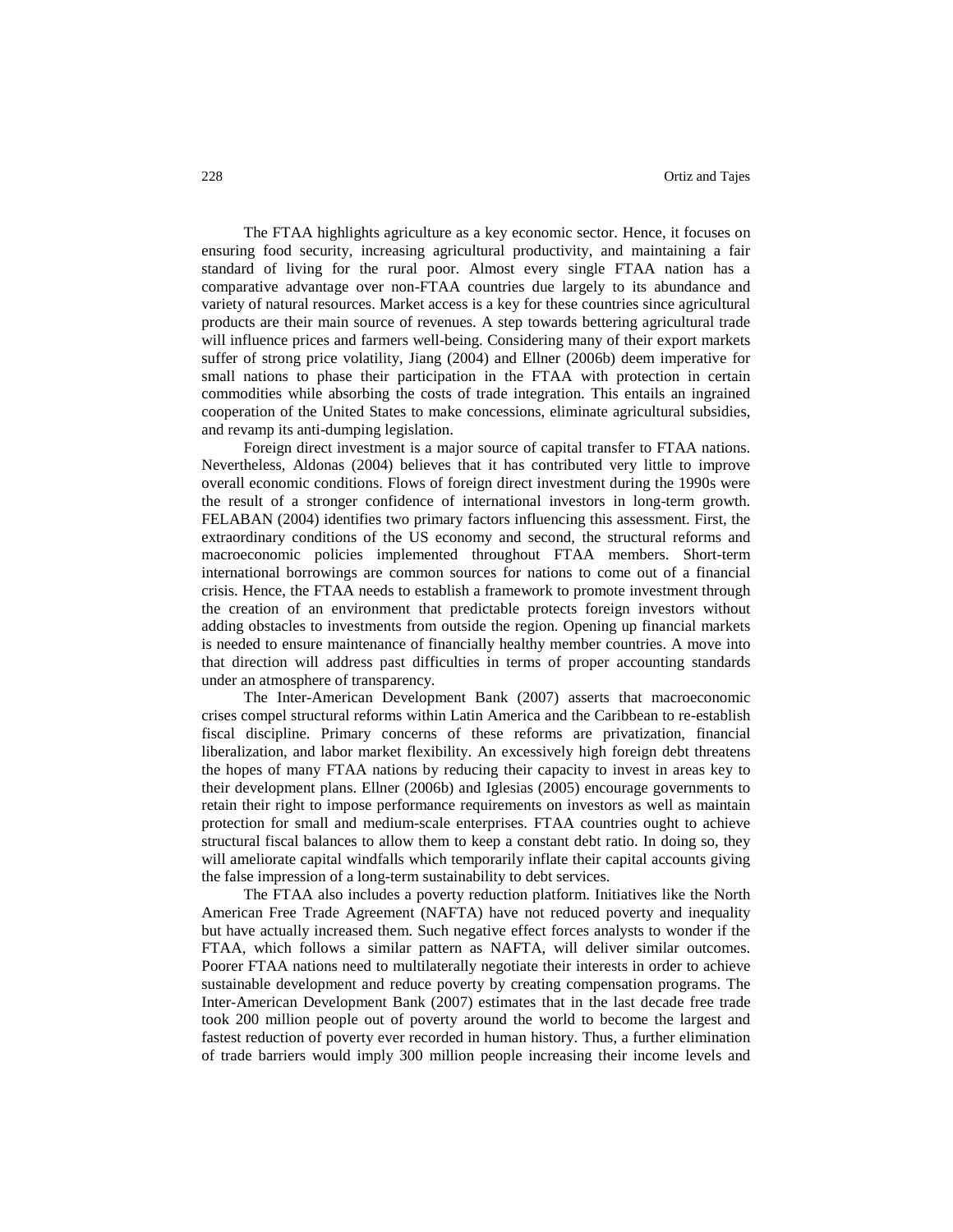coming out of poverty in the Western Hemisphere. Case in point is Chile where income grew four times faster in the 1990s than incomes of comparable protected economies. Another pressing issue to consider in assessing the long term impact of the FTAA is the ultimate effect on income distribution. Latin America and the Caribbean carry a history of the most extreme income inequality around the world so that an incentive to join a wide ranging FTAA must target a more equitable income distribution.

A study by Brown et al (2005) assesses the FTAA with unilateral free trade of FTAA member countries and global free trade. Their results are disappointing from a FTAA viewpoint. They show that unilateral free trade increases economic welfare by \$477b relative to a FTAA liberalization of \$119b. Global welfare with unilateral free trade by FTAA members is \$813b compared to \$110b for the FTAA liberalization. More specifically, the study finds the United States will benefit by about \$50b in annual additional trade. These gains far exceed the estimated trade gains of \$4b for Canada, \$6b for Chile, \$4.5b for Mexico, \$21b for the Central America and the Caribbean, and \$40b for South America as a whole. Trade increases for the remaining country members are definitely smaller and they accrue to the Caribbean and Central and South America especially in textile and leather products. Welfare effects of unilateral free trade are similarly much larger for the other FTAA countries as compared to FTAA liberalization. Surprisingly, these findings reveal that a worldwide tariff free trade agreement a la WTO could be substantially more advantageous. The rationale for pursuing a regional agreement as opposed to a deeper integration through the WTO might only be explained by the dispute resolution mechanisms incorporated in NAFTA.

The need for harmonizing monetary and exchange rate policies is a must in light of the perennial imbalances that have affected Latin America and the Caribbean over the past thirty years. A currency basket involving the region's main currencies is an approach that would largely offset the potentially eroding worldwide trend against the US dollar. An exchange rate convergence can only occur if financial shocks within the FTAA are rationally absorbed and made temporary. Concurrently, successful harmonization of monetary policy is needed in order to stabilize exchange rates among member countries. An integrated policy mechanism could help offset currencies depreciation and prevent "domino devaluation" effects. Careful scrutiny is required at the time of proposing the adoption of a single currency to further enhance economic and financial cohesiveness. Similarities in tax structures among FTAA members but also the non-universality of these taxing mechanisms are also necessary. Fiscal policy coordination within the FTAA is foreseen to be more difficult as autonomy desires will quite likely arise at the time of synchronizing these differences.

#### **VI. POLITICAL ASPECTS**

According to Grossman and Helpman (1995) political forces influence all aspects of a trade agreement. Countries adhere to varied political ideologies and highly unstable government systems. These range from democracies to totalitarian regimes. Regardless the extent of those government ideologies, political upheavals, repression, violence, terrorism, strikes, or cabinet changes, all create an atmosphere of risk and instability. Decision-making processes depend heavily on the degree of involvement of society and its constituencies. It seems acceptable nowadays for citizens to enjoy a minimum of constitutional guarantees regardless of the assortment of political doctrines available.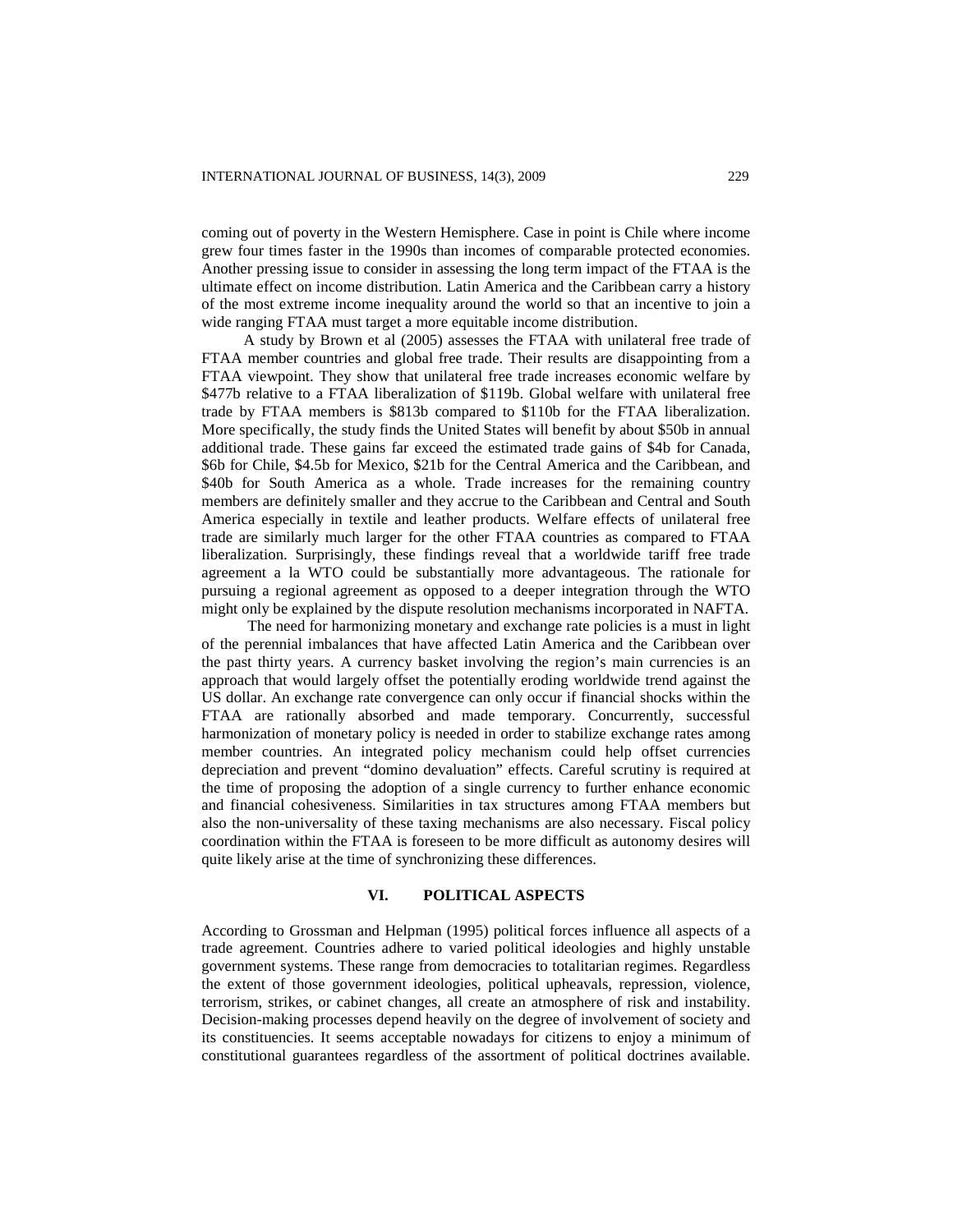Ultimately, those political ideologies provide their own philosophical interpretation regarding ownership of production factors and market competition.

Lauredo (2004) warns that a varied ideological spectrum poses problems for consolidating the entire FTAA. Political ideologies strongly determine actions of each individual nation. Outlining the importance of institutional governance requires invoking the "democracy clause" which recognizes that values and practices of democracy are fundamental to the advancement of all objectives. Hence, any unconstitutional alteration or interruption of the democratic order becomes an insurmountable obstacle to the participation of a government in the FTAA. Nations need to make significant progress democratizing their political institutions into the multi-party political systems they are today. This is largely due to the general consensus that "multi-party systems" reduce both discretion and the need for oversight.

Essential elements in supporting involvement in national democratic institutions require enhanced fair electoral mechanisms. Ellner (2006a) reveals a pessimistic tone at the time of characterizing Latin American political systems as hyper-presidentialism which could just barely be considered democratic. In his view, the Latin American "version of democracy" is an incomplete or weakly implemented one. He further states that those presidents, many of whom were elected on anti-neoliberal economic platforms, railroaded through neo-liberal legislation by passing over congress and other democratic institutions. This implies that even though Latin American countries are implementing, in most cases, multi-party political systems in an effort to move toward democracy, simple implementation will not solve the problem. Such a lack of continuity with the implementation of a new political system is a major problem which may clearly obstructs the overall FTAA consolidation.

Interest groups represented under civil society organizations play a pivotal role in influencing political aspects. Labor organizations born out of discrimination, chronic unemployment, and informal labor markets demonstrate more actively than trade union federations. In Brazil, the rural-urban exodus has increased labor organization in rural areas. Specifically, the movement of landless rural workers remains far more combative and with a higher level of participation in conflicts than the federation of unified workers. An example provided by Martinez et al (2005) depicts the transformation of banana workers by educating them to value women's work within the community, the household, and the industry. Currently, Latin America and the Caribbean's banana unions face the combined threat of increased competition and overproduction which lead to plummeting wages, lack of health benefits, and deplorable working conditions. They have not only succeeded in conveying the importance of respect for all workers and setting aside gender inequality but also in finding ways to get organized and set goals that have substantially transformed their expectations. Therefore, success and transformation becomes a matter of education and push to play a large role in influencing political issues within FTAA nations.

A related perspective from Rivas-Campo and Tiago Juk Benke (2003) contends that trade representatives are also compelled to hear the voices of labor unions during negotiation rounds. It would be imperative then to reach a consensus for increased trade based on principles which would benefit everyone. At the national level a consultation mechanism is available to each government while at the hemispheric level a coordinating ministerial body is required. Creating such a mechanism would be important to ensure transparent private sector participation in the creation of the FTAA.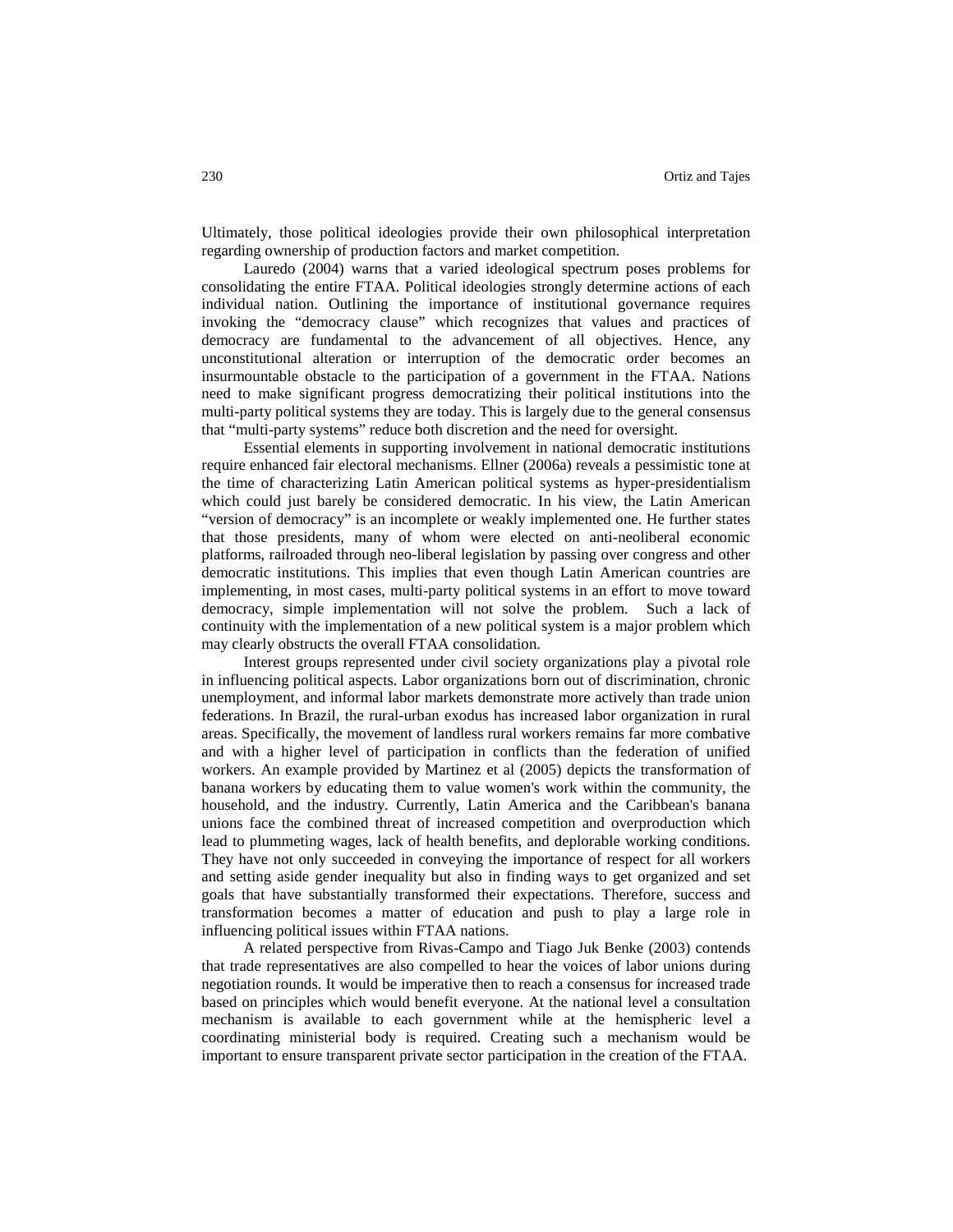Another sensible political issue capable to pose problems for the achievement of the FTAA is the relationship between both public and private sectors. In FTAA nations, the public sector has undergone a vast amount of change. The Washington Consensus instilled the need for Latin America and the Caribbean to privatize state-owned enterprises for economic reform in order to assist in budget deficits, controlling inflation, and promote price liberalization. However, Maniam (2005) shows that the overall relationship among the public and private sectors actively affects FTAA nations due to their inability to historically relate these new integrations. In other words, even though globalization has been around for centuries, there is not a set precedent to follow for the FTAA nations. Rather, they are on a "learn-as-you-go" journey.

Political instability under increased corruption constitutes a stumbling block for accomplishing the FTAA. Transparency International (2007) rates, on average, FTAA nations as having the most unfavorable corruption ratings despite some conscious shifts in traditional governmental decisions. Latin American and Caribbean countries suffer of chronic political corruption which has created an advantage for women candidates based on the perception they are more honest than men. Exercising global governance becomes even more difficult unless global political order is previously enforced to truly implement the FTAA.

# **VII. TECHNOLOGICAL ASPECTS**

Technical change is regarded as the main determinant of long-term economic growth. Despite being expensive and risky, research and development are instrumental for countries to survive in a globally competitive market. In its many forms, technical change encompasses new techniques and managerial practices to solve specific manufacturing problems. Capitalizing on the learning effects and seeking economies of scale help countries to obtain total factor productivity gains which allow them to increase welfare. Innovation is forcefully a continuous process that takes some time to occur and differs among industries. However, generation and adaptation of new technologies do help to counteract the pervasive effects from diminishing returns and obsolescence. FTAA members must take an increasing interest in the way technological events occur and in their impacts on different countries as well as the role of governments in shaping a culture of innovation.

Schiff and Wang (2003) conceptualize the dynamic effects of technology diffusion among member and non-member nations in the context of regional integration agreements. Essentially, they identify trade and foreign investment as important mechanisms through which knowledge positively impacts developing countries. Accordingly, Coyler (2006) goes further by explicitly labeling innovation as playing *the* most important role in leading FTAA countries to acquire competitive advantages. The economic interdependence of FTAA countries relies on technical change. Technological advances in the FTAA region depends on technology adoption or learning by experience. As leaders in world technology, the United States and Canada are able to provide opportunities for participating nations to take advantage of their technical expertise.

Similarly, Moguillansky (2006) asserts that technology transfer enforces FTAA governments to establish certain guidelines before adopting it. These guidelines will spell out policies and procedures to assess technology performance and its economic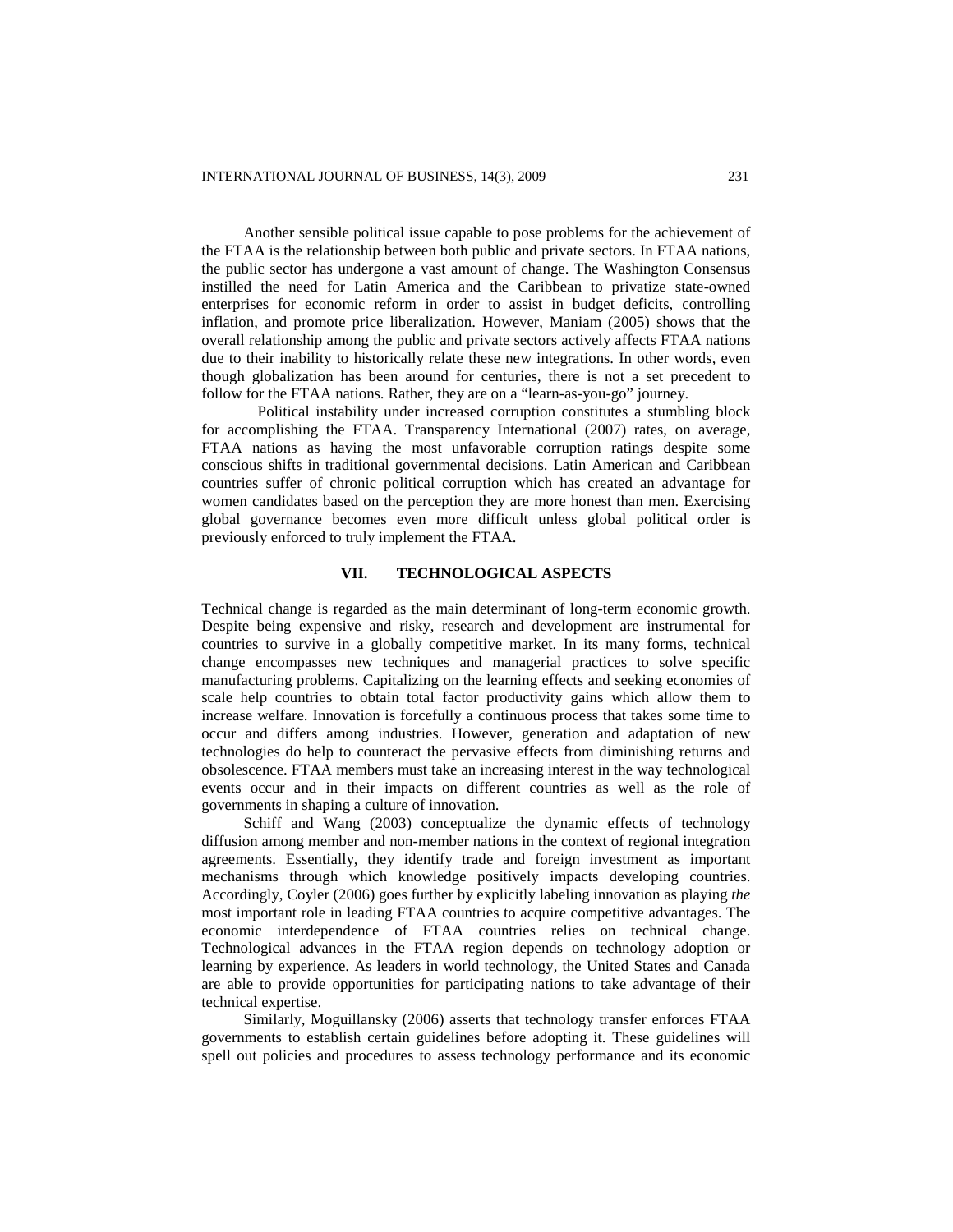impact on countries. The FTAA has the opportunity to provide a good match between trade and technology. Every technological development will influence the FTAA performance. Hence, some of its technological challenges would include: i) the WTO implementation, ii) diversity in size and levels of technology adoption and infrastructure of participants, iii) policy approaches, and iv) technical assistance needs.

Based on the NAFTA experience, McKinney (2004) envisions that a significantly positive effect of the FTAA would be to allow countries access to new technologies coming from outside the FTAA region. This would encourage local competition that will in turn translate into more efficient productive processes. Once the FTAA is in place, other mechanisms may contribute to deal with overly protectionist measures stimulated by declining industries. Chiefly among them are to establish an institutional framework that promotes competition and industrial modernization and make information available about the benefits and costs of maintaining obsolete production facilities. In addition, Moguillansky (2006) observes that technological advances would allow a greater number of FTAA countries to use technical processes to manufacture goods as well as define the economic context in which their firms operate.

Consistent with recommendations offered by Coyler (2006), Latin American and Caribbean countries offer relatively low labor costs to compete with countries outsourced for establishing software design and development facilities. Therefore, the FTAA region needs to provide a comprehensive information technology infrastructure to take full advantage of such a trend. Industrial policies need to address skill upgrading and domestic technological activities to increase export competitiveness. Environmental issues are also of utmost concern in the Americas considering the high correlation between environmental degradation at early stages of industrial development. Efforts need to be made to ensure that as living standards increase due to higher incomes, initial levels of pollution are abated and better technologies are called upon to reduce environmental damages.

## **VIII. CONCLUSIONS**

The SLEPT framework and its underlined conditions represent a valuable tool to analyze regional integration schemes such as the FTAA. Country members will become even more intertwined and mutually dependent if they strive to meet those conditions. The SLEPT analysis indicates the FTAA needs the endorsement of all governments but, more importantly, the vigorous diplomatic leadership of its two largest nations, the United States and Brazil, to succeed. The FTAA could potentially iron out increasingly feverish social discrepancies and ensure a more transparent legal environment. Policy reforms will support countries to improve their long-term outlook for economic growth and political stability. Regrettably, size differences are already creating profound asymmetries which would be exacerbated with the FTAA. Large country members will benefit more, relatively speaking, from a further hemisphere-wide integration than smaller ones. The former will more rapidly adopt those technologies that come along with trade and foreign investment while research and development spillovers to the remaining nations will be far from instantaneous.

The FTAA will not override existing bilateral and sub-regional agreements. Rather it will complement them. The prospects for resuming FTAA negotiations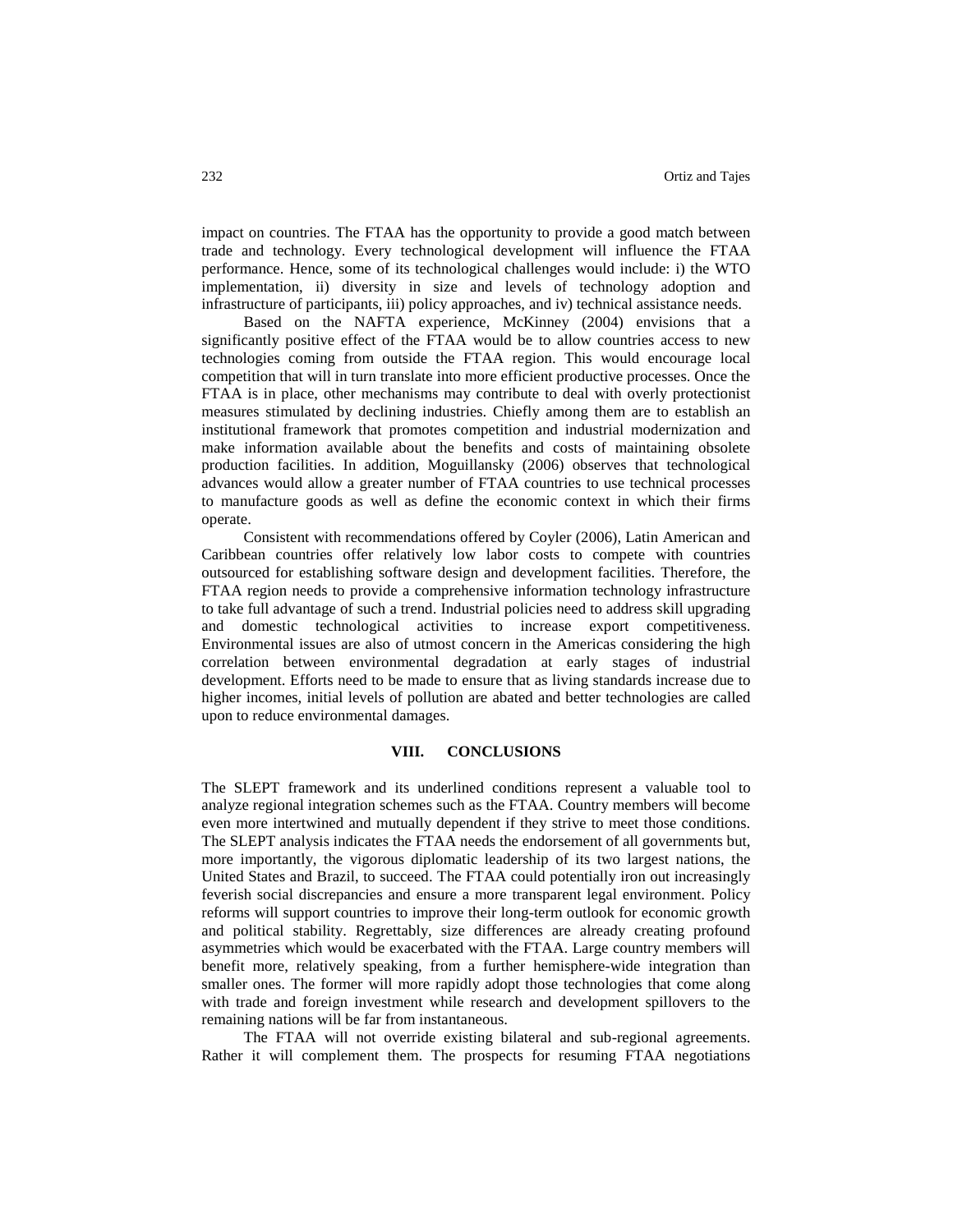depend, inter alia, on the outcome of current WTO negotiations in leveling the international playing field. Trade opportunities offered by the FTAA could lead into a welfare renaissance once the most fundamental social, legal, economic, political, and technological dynamics are carefully accounted for. However, chances for Western Hemispheric countries to put aside their differences, enthusiastically embrace FTAA policies, and be willing to accept short term costs with the understanding that long term benefits will accrue to those who keep their markets open are slim. Adjustments towards specific economic sectors may result but, ultimately, truly acquired competitive advantages among member countries will lift the entire region.

## **REFERENCES**

- 2007, "Economic and Social Progress Report." *Inter-American Development Bank*, IPES On-line.
- 2007, "Corruption Perception Index." *Transparency International.* http://www.transparency.org*.*
- Aldonas, G., 2004, "The FTAA: Mapping the Road to Economic Growth and Development." *[http://usinfo.state.gov/journals/ites/1002/ijee/ftaa-aldonas.htm.](http://usinfo.state.gov/journals/ites/1002/ijee/ftaa-aldonas.htm)* Accessed on May 23, 2008.
- Brown, D., 2005, "Computational Analysis of the Free Trade Area of the Americas (FTAA)." *The North American Journal of Economics and Finance*, 16, 153-185.
- Canadian Parliament, 2004, "Linguistic and Cultural Diversity in the Context of Economic Integration of the Americas." *<http://www.parl.gc.ca/information/library/> PRBpubs/bp453-e.htm*. Accessed on January 22, 2008.
- Carranza, M., 2004, "Mercosur and the End Game of the FTAA Negotiations: Challenges and Prospects after the Argentine Crisis." *Third World Quarterly,* 25, 319-337.
- Colyer, D., 2006, "The Role of Science in Trade Agreements." *Journal of International Law and Trade Policy*, 7, 84-95.
- Ellner, S., 2006a, "Globalization, Macroeconomic Policies, and Latin American Democracy." *Latin American Politics and Society*, 48, 175-188.
- Ellner, S., 2006b, "The Defensive Strategy on the Left in Latin America: Objective and Subjective Conditions in the Age of Globalization." *Science & Society*, 70, 397- 411.
- FELABAN, 2004, "Latin American Banking Industry Favors FTAA; But Wants a Separate Voice in Negotiations." *http://www.fiba.net/Publications/11072003.pdf*. Accessed on May 23, 2008.
- Frechette, C., 2004, "Language Issues in the Integration of the Americas." *http://www.cslf.gouv.qc.ca/publications/avis125/A125ang.pdf*. Accessed on January 22, 2008.
- Friedman, T., 2007, *The World is Flat: A Brief History of the Twenty-first Century*. Picador / Farrar, Strauss, and Giroux, NY.
- Grossman, G., and E. Helpman, 1995, "The Politics of Free Trade Agreements." *American Economic Review*, 85, 667-690.
- Hammergrinn, L., 2006, "Latin American Experience with Rule of Law Reforms and Its Applicability to Nation Building Efforts." *Case Western Reserve Journal of International Law*, 38, 19-31.